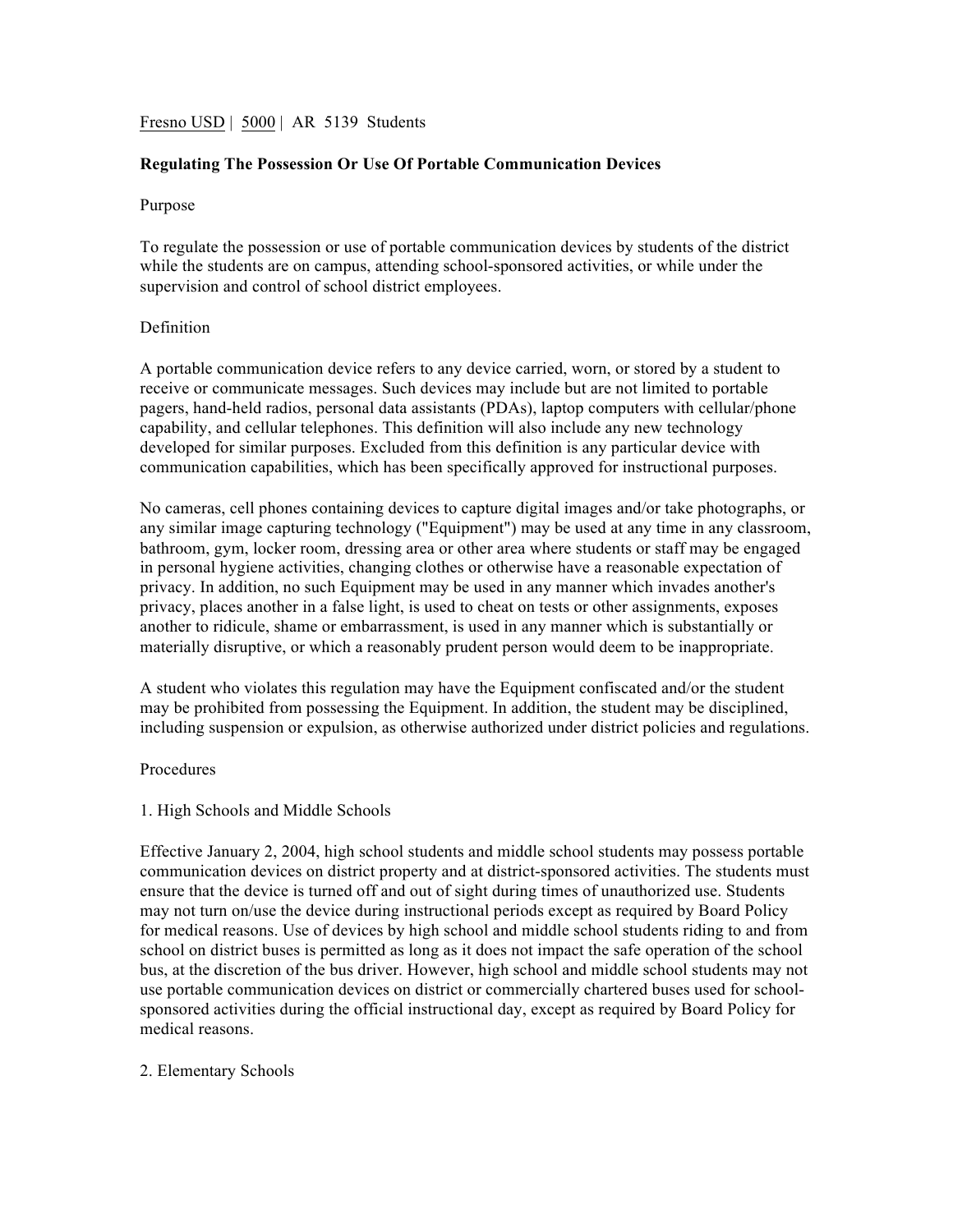Elementary school students are not permitted to possess or use portable communication devices on district elementary school campuses or at district-sponsored elementary school activities, except upon the approval of the principal for medical reasons as required by Board Policy.

High school students on the campus of a middle or elementary school and middle school students on the campus of an elementary school for a legitimate educational purpose must have all portable communication devices turned off and out of sight during the official instructional day. High school students on the campus of a middle or elementary school and middle school students on the campus of an elementary school for a legitimate educational purpose outside of the official instructional day may use a portable communication device.

## 3. Other Instructional Time

No student of a night school class, Saturday school, or attending any other instructional period within the district may turn on/use a portable communication device during instructional periods, except as required by Board Policy for medical reasons.

## 4. Adult Students/Parent/Guardian Requests

Any student having reached the age of adult, or a parent/guardian of a student requesting authorization for a student to possess or use a portable communication device other than at authorized times can do so only with approval of the principal, who may grant or deny such request in his or her discretion.

## 5. Penalty for Violation of Policy

Any staff member or student having knowledge or reasonable suspicion of unauthorized possession or use of a portable communication device by a student on district property should promptly report this information to the principal or designee.

If, after appropriate investigation, a student is found in unauthorized possession or use of a portable communication device, the principal/director may confiscate the device in accordance with procedures outlined in BP/AR 5145.12 Search and Seizure.

Any student who violates this regulation will be subject to disciplinary action. Depending on circumstances, the disciplinary action could include but may not be limited to conference with parent/guardian, confiscation of the device, and/or up to five days suspension. Suspension of five days should be reserved for repeated or serious violations of this regulation.

Procedures in this regulation will be incorporated into the local school discipline plan process and notification to parents. School sites with approval of staff and school site team, may establish procedures more restrictive than this regulation, provided that no restrictions upon ability to possess or use portable communication devices for medical reasons, as set forth in Board Policy, shall be permitted.

Responsibility/Liability